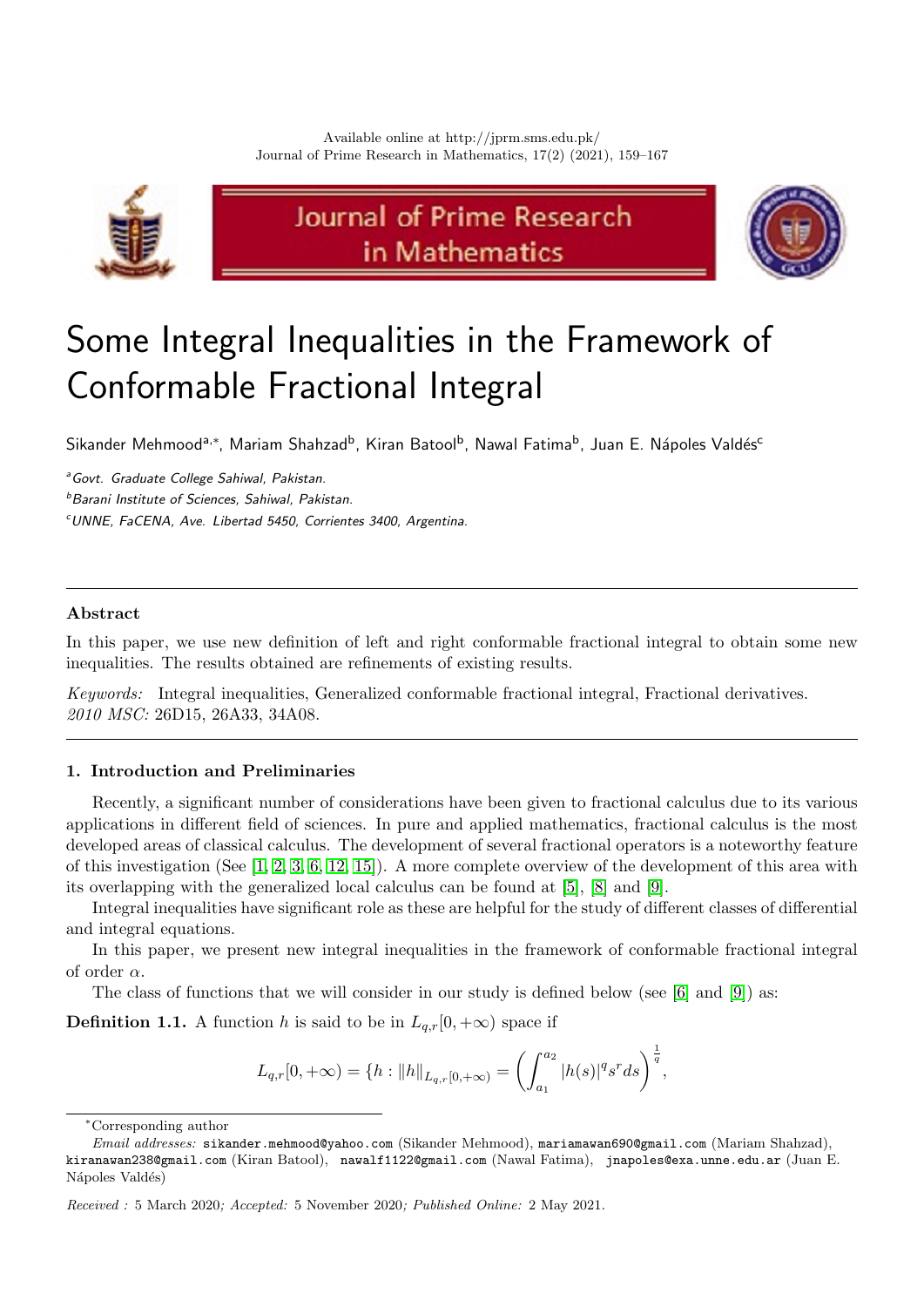where  $\langle +\infty, 1 \leq q \leq +\infty, r \geq 0 \rangle$  and for  $r = 0$ , we have

$$
L_q[0, +\infty) = \{ h : ||h||_{L_q[0, +\infty)}
$$
  
=  $\left( \int_{a_1}^{a_2} |h(s)|^q ds \right)^{\frac{1}{q}} < +\infty, \quad 1 \le q < +\infty \}.$ 

In [\[8\]](#page-8-7), the following functional class is defined as:

**Definition 1.2.** Let  $h \in L_1[0, +\infty)$  and  $\Psi$  be an increasing and positive monotone function on  $[0, +\infty)$ and  $\Psi'$  is also continuous on  $[0, +\infty)$  and  $\Psi(0) = 0$ . The space  $X_{\Psi}^q(0, +\infty)$  where  $1 \leq q < +\infty$  of those real-valued Lebesgue measurable functions h on  $[0, +\infty)$  for which

$$
||h||_{X_q^{\Psi}} = \left(\int_{a_1}^{a_2} |h(s)|^q \Psi'(s) ds\right)^{\frac{1}{q}} < +\infty, \quad 1 \le q < +\infty.
$$

Based on the previous definition, there is another functional class defined as:

**Definition 1.3.** Let  $h \in L_1[0, +\infty)$  and F continuous and positive function on  $[0, +\infty)$  with  $F(0) = 0$ . The space  $X_F^q(0, +\infty)$  ( $1 \leq q < +\infty$ ) of those real-valued Lebesgue measurable functions h on  $[0, +\infty)$  for which

$$
||h||_{X_F^q} = \left(\int_{a_1}^{a_2} |h(s)|^q F(s) ds\right)^{\frac{1}{q}} < +\infty, \quad 1 \le q < +\infty,
$$

and for the case  $q = +\infty$ 

$$
||h||_{X_F^{\infty}} = \operatorname{ess} \sup_{0 \le s < \infty} [F(s)h(s)].
$$

Remark 1.4. If  $F(t) = 1, 1 \le q < +\infty$  the space  $X_F^q(0, +\infty)$  coincides with the  $L_q[0, +\infty)$ -space.

<span id="page-1-0"></span>Remark 1.5. If  $F(t) = \frac{1}{t}$  the space  $X_F^q(0, +\infty)$  coincides with  $L_{q,r}[1, +\infty)$ -space (see [\[10,](#page-8-9) [16,](#page-8-10) [17\]](#page-8-11)).

More and more researchers have dedicated themselves to this area [\[6,](#page-8-3) [7\]](#page-8-12). A more complete overview of the development of this area with its overlapping with the generalized local calculus can be found at [\[4\]](#page-8-13) and  $|18|$ .

To make the work easier to read, we begin by these definitions for fractional integrals and derivatives, here authors proved that (see [\[14\]](#page-8-15)):

$$
\int_0^1 F^{\delta+1}(s)ds \ge \int_0^1 s^\delta F(s)ds,
$$

and

$$
\int_0^1 F^{\delta+1}(s)ds \ge \int_0^1 sF^{\delta}(s)ds,
$$

where  $\delta > 0$  and f is a positive continuous function on [0, 1] such that

$$
\int_u^1 F(s)ds \ge \int_u^1 sds, \quad u \in [0,1].
$$

Then in [\[12\]](#page-8-4) , W. J. Liu et al. established the following result:

$$
\int_a^b F^{\alpha+\beta}(s)ds \ge \int_a^b (s-a)^{\alpha} F^{\beta}(s)ds.
$$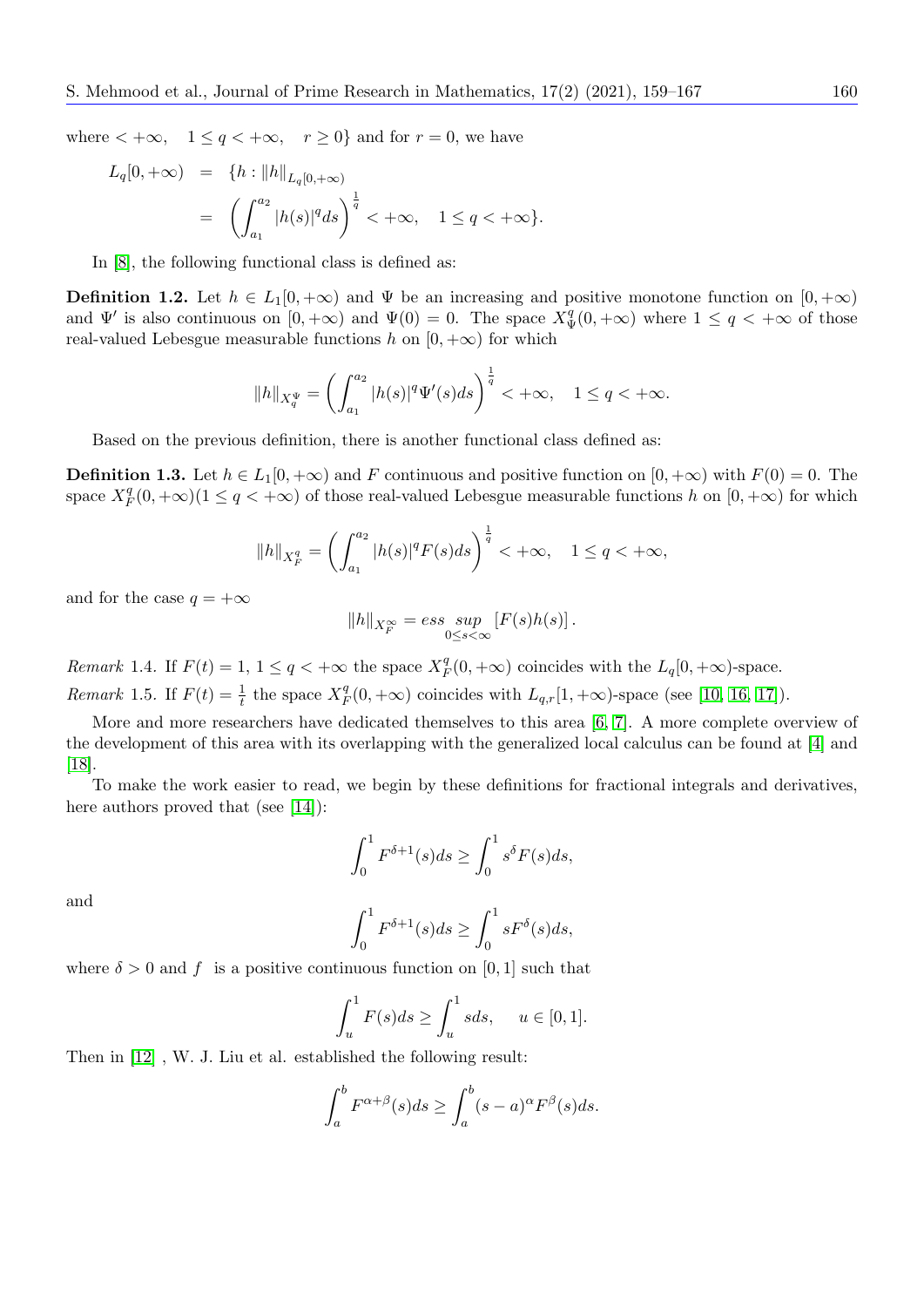<span id="page-2-0"></span>**Definition 1.6.** [\[18\]](#page-8-14)(Left Conformable derivative). Let a function  $F : [u_1, u_2] \to \mathbb{R}$ , where  $0 \le u_1 < u_2$ . Then left conformable fractional derivative of F of order  $\alpha$  is defined as:

$$
D_{u_1}^{\alpha}(G)(\top) = \lim_{\varepsilon \to 0} \frac{G(\top + \varepsilon \top^{-\alpha}(\top - u_1)) - G(\top)}{\varepsilon (1 - u_1 \top^{-\alpha})},
$$

where  $\top > u_1, \alpha \in (0,1)$  and  $\top^{\alpha} \neq u_1$ .

**Theorem 1.7.** Let  $\top > u_1$ ,  $\alpha \in (0,1)$  and  $\top^{\alpha} \neq u_1$ , we have following results for left conformable fractional derivative of order α

(i)  $D_{u_1}^{\alpha}(aF \pm bG) = aD_{u_1}^{\alpha}(F) \pm bD_{u_1}^{\alpha}(G)$ , (*ii*)  $D_{u_1}^{\alpha}(FG) = FD_{u_1}^{\alpha}(G) + GD_{u_1}^{\alpha}(F)$ , (iii)  $D_{u_1}^{\alpha}(\frac{F}{G}) = \frac{GD_{u_1}^{\alpha}(F) - FD_{u_1}^{\alpha}(G)}{G^2},$  $(iv) D_{u_1}^{\alpha} (c) = 0,$ (v)  $D_{u_1}^{\alpha}(\mathsf{T}^n) = \frac{n \mathsf{T}^{n-1}(\mathsf{T}-a)}{(\mathsf{T}^{\alpha}-a)},$  where  $n \in \mathbb{R},$ (vi)  $D_{u_1}^{\alpha}(F \circ G) = F'(G(\top))D_{u_1}^{\alpha}(G(\top)),$ (vii)  $D_{u_1}^{\alpha}(G(\top)) = \left(\frac{\top - a}{\top^{\alpha} - a}\right) G'(\top).$ 

Proof. (vii) We know

$$
D_{u_1}^{\alpha}(G)(\top) = \lim_{\varepsilon \to 0} \frac{G(\top + \varepsilon \top^{-\alpha}(\top - u_1)) - G(\top)}{\varepsilon (1 - u_1 \top^{-\alpha})}.
$$

Substitute  $\varepsilon \top^{-\alpha}(\top - u_1) = \ell$ , we have

$$
D_{u_1}^{\alpha}(G)(\top) = \frac{\top - u_1}{\top^{\alpha} - u_1} \lim_{\ell \to 0} \frac{G(\top + \ell) - G(\top)}{\ell}.
$$

Now, we will define right conformable derivative as:

**Definition 1.8.** (Right Conformable derivative). Let a function  $F : [u_1, u_2] \to \mathbb{R}$ , where  $0 \le u_1 \le u_2$ . Then right conformable fractional derivative of F of order  $\alpha$  is defined as u

$$
D_{u_2}^{\alpha}(G)(\top) = -\lim_{\varepsilon \to 0} \frac{G(\top + \varepsilon \top^{-\alpha} (u_2 - \top)) - G(\top)}{\varepsilon (1 - u_2 \top^{-\alpha})},
$$

where  $\top < u_2, \alpha \in (0,1)$  and  $\top^{\alpha} \neq u_2$ .

**Theorem 1.9.** Let  $\top < u_2$ ,  $\alpha \in (0,1)$  and  $\top^{\alpha} \neq u_2$ , we have following results for right conformable fractional derivative of order  $\alpha$ 

(i) 
$$
D_{u_2}^{\alpha}(aF \pm bG) = aD_{u_2}^{\alpha}(F) \pm bD_{u_2}^{\alpha}(G)
$$
,  
\n(ii)  $D_{u_2}^{\alpha}(FG) = FD_{u_2}^{\alpha}(G) + GD_{u_2}^{\alpha}(F)$ ,  
\n(iii)  $D_{u_2}^{\alpha}(\frac{F}{G}) = \frac{GD_{u_2}^{\alpha}(F) - FD_{u_2}^{\alpha}(G)}{G^2}$ ,  
\n(iv)  $D_{u_2}^{\alpha}(c) = 0$ ,  
\n(v)  $D_{u_2}^{\alpha}(T^n) = nT^{n-1}\left(\frac{u_2 - T}{u_2 - T^{\alpha}}\right)$ , where  $n \in \mathbb{R}$ ,  
\n(vi)  $D_{u_2}^{\alpha}(F \circ G) = F'(G(T))D_{u_2}^{\alpha}(G(T))$ ,  
\n(vii)  $D_{u_2}^{\alpha}(G(T)) = \left(\frac{u_2 - T}{u_2 - T^{\alpha}}\right)G'(\top)$ .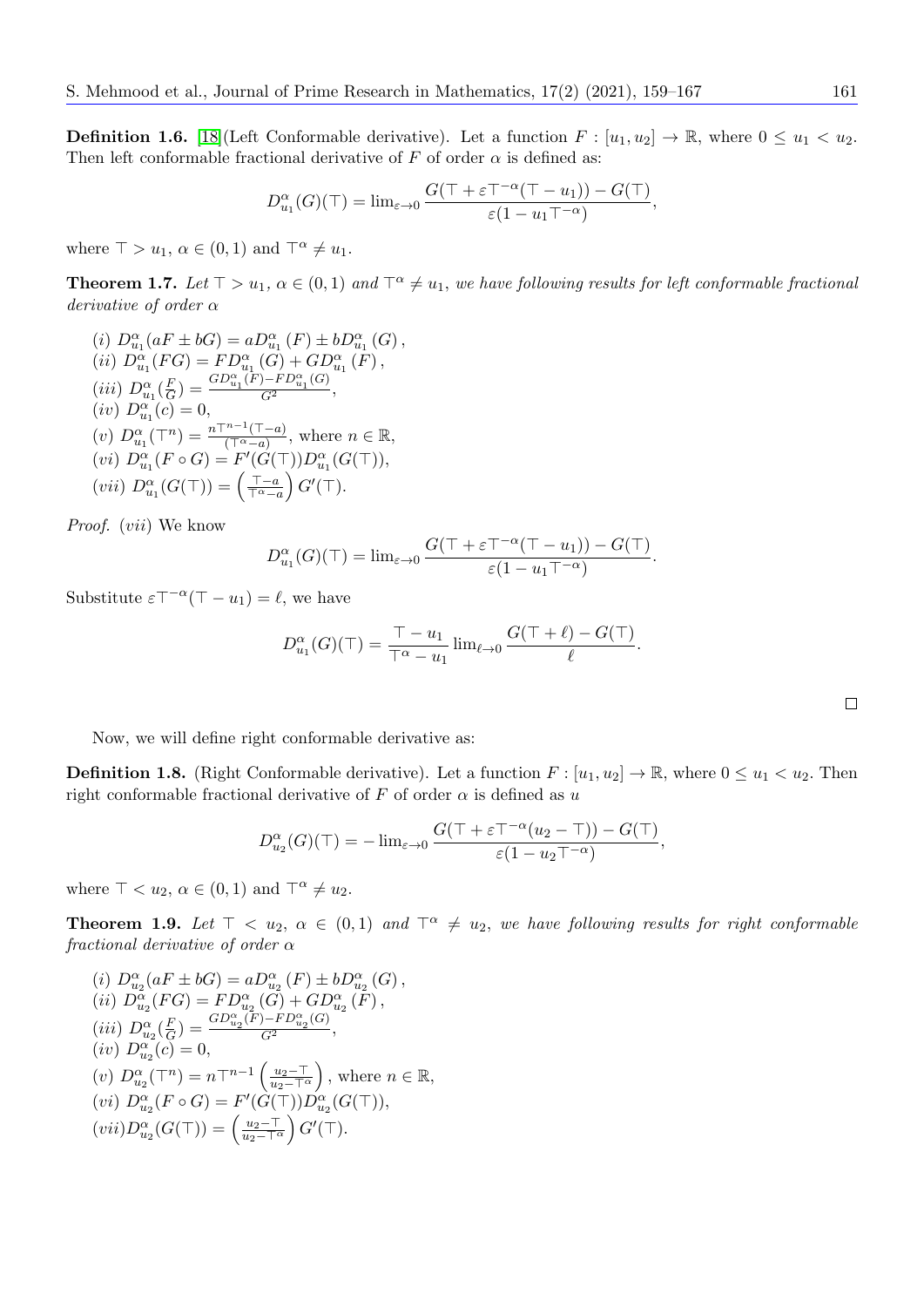Proof. (vii) We know

$$
D_{u_2}^{\alpha}(G)(\top) = -\lim_{\varepsilon \to 0} \frac{G(\top + \varepsilon \top^{-\alpha}(u_2 - \top)) - G(\top)}{\varepsilon(1 - u_2 \top^{-\alpha})}.
$$

Substitute  $\varepsilon \top^{-\alpha} (u_2 - \top) = \ell$ , we have

$$
D_{u_2}^{\alpha}(G)(\top) = \frac{u_2 - \top}{u_2 - \top^{\alpha}} \lim_{\ell \to 0} \frac{G(\top + \ell) - G(\top)}{\ell}.
$$

<span id="page-3-2"></span>**Definition 1.10.** Let a function  $G : [u_1, u_2] \longrightarrow \mathbb{R}$ , where  $0 \leq u_1 < u_2$ . Then left conformable fractional integral of G of order  $\alpha$  is defined as:

<span id="page-3-0"></span>
$$
I_{u_1}^{\alpha}(G)(\top) = \int_{u_1}^{\top} G(u) \frac{(u^{\alpha} - u_1)}{(u - u_1)} du,
$$
\n(1.1)

where  $\top > u_1, \alpha \in (0, 1].$ 

<span id="page-3-3"></span>**Definition 1.11.** Let a function  $G : [u_1, u_2] \longrightarrow \mathbb{R}$ , where  $0 \leq u_1 < u_2$ . Then right conformable fractional integral of G of order  $\alpha$  is defined as:

<span id="page-3-1"></span>
$$
I_{u_2}^{\alpha}(G)(\top) = \int_{\top}^{u_2} G(u) \frac{(u_2 - u^{\alpha})}{(u_2 - u)} du,
$$
\n(1.2)

where  $\top < u_2, \alpha \in (0,1]$ .

*Remark* 1.12. When  $\alpha = 1$  and  $u_1 = 0$ , we obtain from  $(1.1)$  $(1.1)$ :

$$
I_0^1(G)(\top) = \int_0^\top G(u) du.
$$

<span id="page-3-5"></span>*Remark* 1.13. When  $\alpha = 1$  and  $u_2 = 0$ , we obtain from  $(1.2)$  $(1.2)$ :

$$
I_0^1(G)(\top) = \int_0^\top G(u) du.
$$

In [\[11\]](#page-8-16) and [\[12\]](#page-8-4), the following two theorems were proved.

<span id="page-3-4"></span>**Theorem 1.14.** Let F and G be continuous and positive functions defined on the interval  $[a, b]$ , such that  $F \leq G$  on  $[a, b]$ . Such that  $\frac{F}{G}$  is decreasing and F is increasing. Assume that  $\Phi$  is a convex function  $\Phi : \Phi(0) = 0$ . Then the inequality

$$
\frac{\int_a^b F(s)ds}{\int_a^b G(s)ds} \ge \frac{\int_a^b \Phi(F(s))ds}{\int_a^b \Phi(G(s))ds},
$$

holds.

**Theorem 1.15.** Let F, G and H be three continuous and positive functions defined on the interval  $[a, b]$ , such that  $F \leq H$  on [a, b]. Such that  $\frac{F}{H}$  is decreasing and F and G are increasing. Assume that  $\Phi$  is a convex function  $\Phi : \Phi(0) = 0$ . Then the inequality

$$
\frac{\int_a^b F(s)ds}{\int_a^b H(s)ds} \ge \frac{\int_a^b \Phi(F(s))G(s)ds}{\int_a^b \Phi(H(s))G(s)ds},
$$

holds.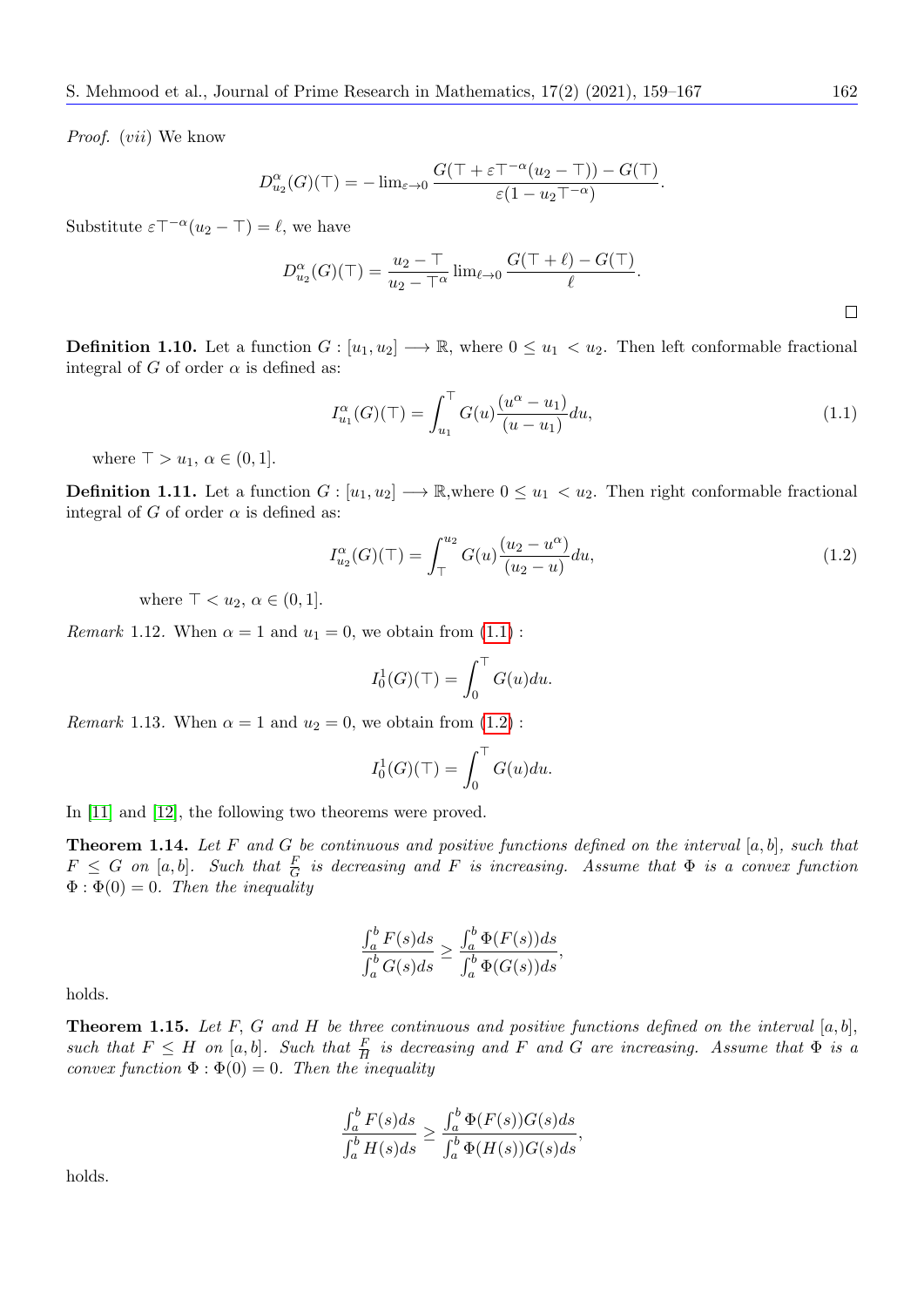#### 2. Main Results

In this section we obtain new integral inequalities within the framework of the generalized operators of the definition [1.10](#page-3-2) and [1.11.](#page-3-3)

<span id="page-4-7"></span>**Theorem 2.1.** Let F and G be continuous and positive functions defined on the interval  $[1, +\infty)$ , such that  $F \leq G$ . Under the condition that  $\frac{F}{G}$  is decreasing and F is increasing over  $[1, +\infty)$ , then for any convex function  $\Omega$  that satisfies  $\Omega(0) = 0$ , the following inequality holds:

<span id="page-4-6"></span>
$$
\frac{I_{u_1}^{\alpha}[F(\top)]}{I_{u_1}^{\alpha}[G(\top)]} \ge \frac{I_{u_1}^{\alpha}[\Omega(F(\top))]}{I_{u_1}^{\alpha}[\Omega(G(\top))]},
$$
\n(2.1)

where  $\alpha \in (0, 1]$ .

*Proof.* Utilizing the convexity of  $\Omega$  and from the fact that  $\Omega(0) = 0$ , the function  $\frac{\Omega(F(u))}{u}$  is increasing and F is also increasing, then we have the increasing function  $\frac{\Omega(F(u))}{F(u)}$ . Using the fact that  $\frac{F}{G}$  is decreasing function,

<span id="page-4-0"></span>
$$
\left(\frac{\Omega(F(\nu))}{F(\nu)} - \frac{\Omega(F(u))}{F(u)}\right) \left(\frac{F(u)}{G(u)} - \frac{F(\nu)}{G(\nu)}\right) \ge 0,
$$
\n(2.2)

for all  $u, v \in [1, +\infty)$ . From the inequality (2.[2\)](#page-4-0), we have

<span id="page-4-1"></span>
$$
\frac{\Omega(F(\nu))}{F(\nu)} \frac{F(u)}{G(u)} + \frac{\Omega(F(u))}{F(u)} \frac{F(\nu)}{G(\nu)} \ge \frac{\Omega(F(u))}{F(u)} \frac{F(u)}{G(u)} + \frac{\Omega(F(\nu))}{F(\nu)} \frac{F(\nu)}{G(\nu)}.
$$
\n(2.3)

On multiplying inequality (2.[3\)](#page-4-1) by  $G(\nu)G(u)$ , we obtain

<span id="page-4-2"></span>
$$
\frac{\Omega(F(\nu))}{F(\nu)}G(\nu)F(u) + \frac{\Omega(F(u))}{F(u)}G(u)F(\nu) \ge \Omega(F(u))G(\nu) + \Omega(F(\nu))G(u). \tag{2.4}
$$

Multiplying the inequality [\(2](#page-4-2).4) by  $\frac{(u^{\alpha}-u_1)}{(u-u_1)}$  and integrating the above inequality over  $(u_1, \top)$  w.r.t. u, we obtain

<span id="page-4-3"></span>
$$
\frac{\Omega(F(\nu))}{F(\nu)}G(\nu)I_{u_1}^{\alpha}(F)(\top) + I_{u_1}^{\alpha}\left[\frac{\Omega(F(\top))}{F(\top)}G(\top)\right]F(\nu)
$$
\n
$$
\geq I_{u_1}^{\alpha}\left[\Omega(F(\top))\right]G(\nu) + \Omega(F(\nu))I_{u_1}^{\alpha}\left[G(\top)\right].
$$
\n(2.5)

Similarly, multiplying the inequality [\(2.5\)](#page-4-3) by  $\frac{(v^{\alpha}-v_1)}{(v-v_1)}$ , integrating the resulting inequality over  $(u_1, \top)$  with respect to  $\nu$ , we obtain

<span id="page-4-4"></span>
$$
I_{u_1}^{\alpha} \left[ \frac{\Omega(F(\top))}{F(\top)} G(\top) \right] I_{u_1}^{\alpha} \left[ F(\top) \right] + I_{u_1}^{\alpha} \left[ F(\top) \right] I_{u_1}^{\alpha} \left[ \frac{\Omega(F(\top))}{F(\top)} G(\top) \right]
$$
  
\n
$$
\geq I_{u_1}^{\alpha} \left[ \Omega(F(\top)) \right] I_{u_1}^{\alpha} \left[ G(\top) \right] + I_{u_1}^{\alpha} \left[ \Omega(F(\top)) \right] I_{u_1}^{\alpha} \left[ G(\top) \right], \tag{2.6}
$$

We have from [\(2](#page-4-4).6)

$$
\frac{I_{u_1}^{\alpha}[F(\top)]}{I_{u_1}^{\alpha}[G(\top)]} \ge \frac{I_{u_1}^{\alpha}[\Omega(F(\top))]}{I_{u_1}^{\alpha}[\frac{\Omega(F(\top))}{F(\top)}G(\top)]}.
$$

Since,  $F \leq G$  and the from property of  $\Omega$ , it is easy to obtain that

$$
\frac{\Omega(F(\top))}{F(\top)} \le \frac{\Omega(G(\top))}{G(\top)}, \top \in [a_1, +\infty)
$$

Then in the same way, we obtain

<span id="page-4-5"></span>
$$
I_{u_1}^{\alpha} \left[ \frac{\Omega(F(\top))}{F(\top)} G(\top) \right] \le I_{u_1}^{\alpha} \left[ \Omega(G(\top)) \right]. \tag{2.7}
$$

By utilizing [\(2](#page-4-5).7) in [\(2](#page-4-4).6), we obtained the required inequality [\(2](#page-4-6).1).

 $\Box$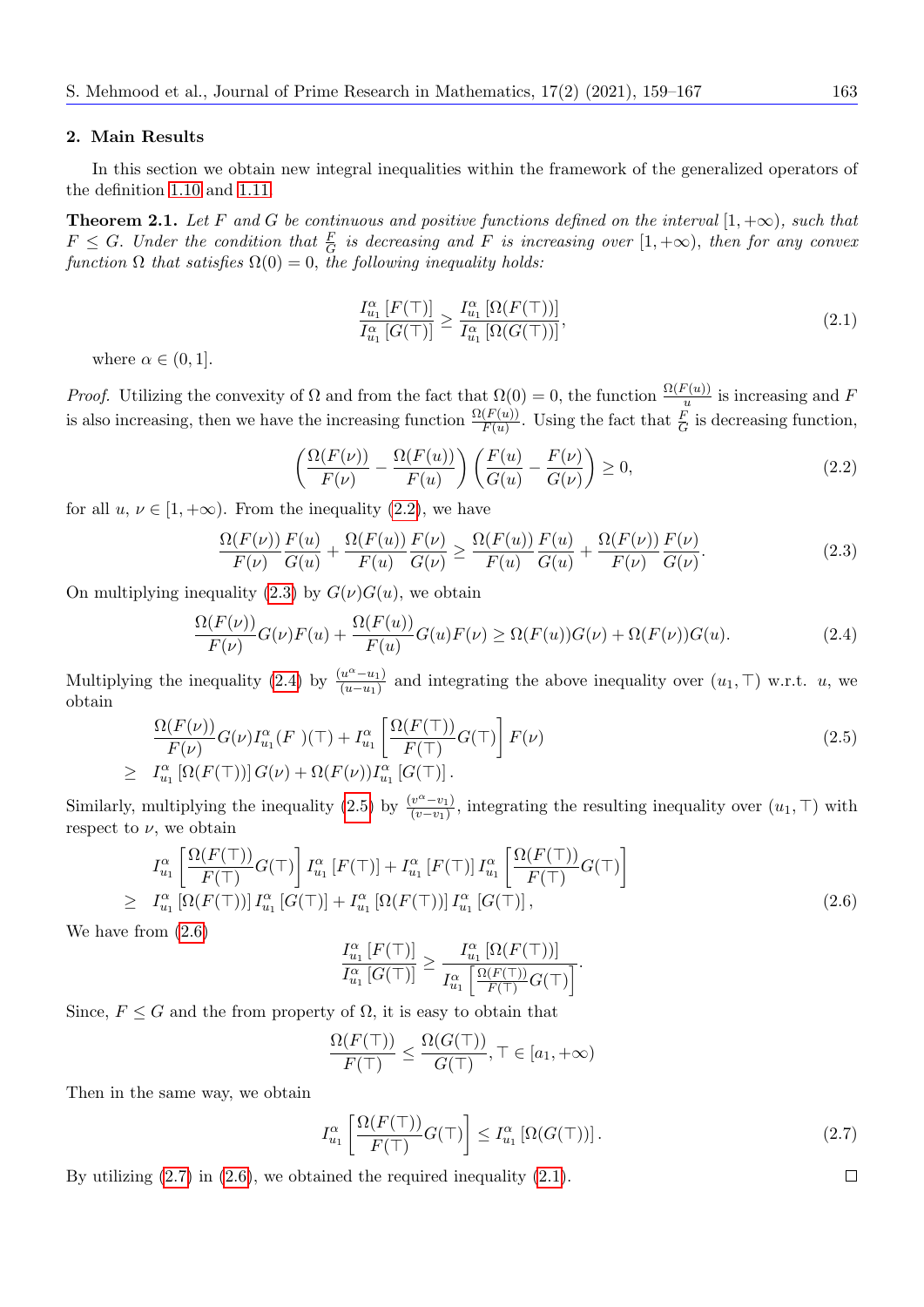Remark 2.2. If  $u_1 = a$ ,  $\top = b$  and  $\alpha = 1$ , then we obtain Theorem [1.14.](#page-3-4)

**Theorem 2.3.** Let F and G be continuous and positive functions defined on the interval  $[1, +\infty)$ , such that  $F \leq G$ . Under the condition that  $\frac{F}{G}$  is decreasing and F is increasing over  $[1, +\infty)$ , then for any convex function  $\Omega$  that satisfies  $\Omega(0) = 0$ , the following inequality holds:

$$
I_{u_1}^{\alpha} [\Omega(G(\top))] I_{u_1}^{\gamma} [F(\top)] + I_{u_1}^{\alpha} [F(\top)] I_{u_1}^{\gamma} [\Omega(G(\top))]
$$
  
\n
$$
\geq I_{u_1}^{\gamma} [\Omega(F(\top))] I_{u_1}^{\alpha} [G(\top)] + I_{u_1}^{\alpha} [\Omega(F(\top))] I_{u_1}^{\gamma} [G(\top)],
$$
\n(2.8)

with  $\top \in (0, 1]$ .

*Proof.* Utilizing the convexity of  $\Omega$  and from the fact that  $\Omega(0) = 0$ , the function  $\frac{\Omega(F(u))}{u}$  is increasing and F is also increasing, then we have the increasing function  $\frac{\Omega(F(u))}{F(u)}$ . Using the fact that  $\frac{F}{G}$  is decreasing function,

<span id="page-5-7"></span><span id="page-5-0"></span>
$$
\left(\frac{\Omega(F(\nu))}{F(\nu)} - \frac{\Omega(F(u))}{F(u)}\right) \left(\frac{F(u)}{G(u)} - \frac{F(\nu)}{G(\nu)}\right) \ge 0,
$$
\n(2.9)

for all  $u, \nu \in [1, +\infty)$ . From the inequality (2.[9\)](#page-5-0), we have

<span id="page-5-1"></span>
$$
\frac{\Omega(F(\nu))}{F(\nu)} \frac{F(u)}{G(u)} + \frac{\Omega(F(u))}{F(u)} \frac{F(\nu)}{G(\nu)} \ge \frac{\Omega(F(u))}{F(u)} \frac{F(u)}{G(u)} + \frac{\Omega(F(\nu))}{F(\nu)} \frac{F(\nu)}{G(\nu)}.
$$
\n(2.10)

On multiplying inequality (2.[10\)](#page-5-1) by  $G(\nu)G(u)$ , we obtain

<span id="page-5-2"></span>
$$
\frac{\Omega(F(\nu))}{F(\nu)}G(\nu)F(u) + \frac{\Omega(F(u))}{F(u)}G(u)F(\nu) \ge \Omega(F(u))G(\nu) + \Omega(F(\nu))G(u). \tag{2.11}
$$

If we multiply the inequality (2.[11\)](#page-5-2) by  $\frac{(u^{\gamma}-u_1)}{(u-u_1)}$  and integrating the resulting inequality over  $(u_1, \top)$  with respect to  $u$ , we obtain

<span id="page-5-3"></span>
$$
\frac{\Omega(F(\nu))}{F(\nu)}G(\nu)I_{u_1}^{\gamma}[F(\top)] + I_{u_1}^{\gamma}\left[\frac{\Omega(F(\top))}{F(\top)}G(\top)\right]F(\nu)
$$
\n
$$
\geq I_{u_1}^{\gamma}[\Omega(F(\top))]G(\nu) + \Omega(F(\nu))I_{u_1}^{\gamma}[G(\top)].
$$
\n(2.12)

Similarly, multiplying the inequality [\(2.12\)](#page-5-3) by  $\frac{(v^{\alpha}-v_1)}{(v-v_1)}$ , integrating the resulting inequality over  $(u_1, \top)$  with respect to  $\nu$ , we obtain

<span id="page-5-6"></span>
$$
I_{u_1}^{\alpha} \left[ \frac{\Omega(F(\top))}{F(\top)} G(\top) \right] I_{u_1}^{\gamma} \left[ F(\top) \right] + I_{u_1}^{\alpha} \left[ F(\top) \right] I_{u_1}^{\gamma} \left[ \frac{\Omega(F(\top))}{F(\top)} G(\top) \right]
$$
  
\n
$$
\geq I_{u_1}^{\gamma} \left[ \Omega(F(\top)) \right] I_{u_1}^{\alpha} \left[ G(\top) \right] + I_{u_1}^{\alpha} \left[ \Omega(F(\top)) \right] I_{u_1}^{\gamma} \left[ G(\top) \right]. \tag{2.13}
$$

Since  $F \leq G$  and using the property of  $\Omega$ , it is easy to obtain that

$$
\frac{\Omega(F(u))}{F(u)} \le \frac{\Omega(G(u))}{G(u)}, u \in [a_1, +\infty)
$$

If we multiply with both sides with  $\frac{(u^{\alpha}-u_1)}{(u-u_1)} G(u)$  and integrating the above inequality over  $(u_1, \top)$  with respect to  $u$ , we obtain

<span id="page-5-4"></span>
$$
I_{u_1}^{\alpha} \left[ \frac{\Omega(F(\top))}{F(\top)} G(\top) \right] \le I_{u_1}^{\alpha} \left[ \Omega(G(\top)) \right]. \tag{2.14}
$$

Similarly. we obtain

<span id="page-5-5"></span>
$$
I_{u_1}^{\gamma} \left[ \frac{\Omega(F(\top))}{F(\top)} G(\top) \right] \le I_{u_1}^{\gamma} \left[ \Omega(G(\top)) \right]. \tag{2.15}
$$

By utilizing inequalities (2.[14\)](#page-5-4) and (2.[15\)](#page-5-5) in (2.[13\)](#page-5-6), we obtained the required inequality.

 $\Box$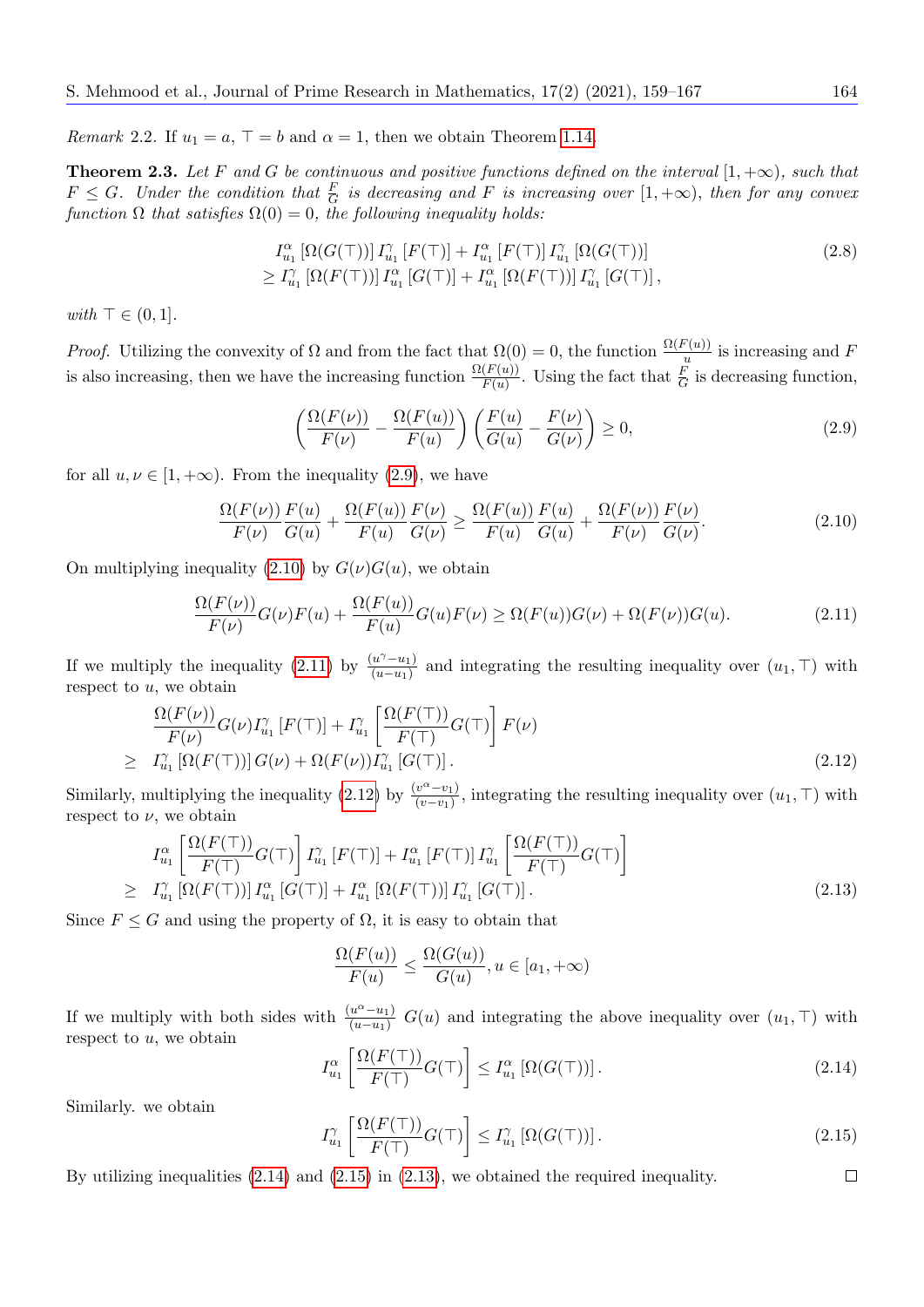*Remark* 2.4. If  $\gamma = \alpha$  in [2.8,](#page-5-7) we obtain Theorem [2.1.](#page-4-7)

Remark 2.5. If  $u_1 = a$ ,  $\top = b$  and  $\gamma = \alpha = 1$ , then we obtain Theorem [1.14.](#page-3-4)

**Theorem 2.6.** Let F and G be continuous and positive functions defined on the interval  $[1, +\infty)$ , such that  $F \leq G$ . Under the condition that  $\frac{F}{G}$  is decreasing and F is increasing over  $[1, +\infty)$ , then for any convex function  $\Omega$  that satisfies  $\Omega(0) = 0$ , the following inequality holds:

$$
I_{v_2}^{\alpha} \left[ \Omega(G(\top)) \right] I_{u_2}^{\alpha} \left[ F(\top) \right] + I_{v_2}^{\alpha} \left[ F(\top) \right] I_{u_2}^{\alpha} \left[ \Omega(G(\top)) \right]
$$
  
\n
$$
\geq I_{u_2}^{\alpha} \left[ \Omega(F(\top)) \right] I_{v_2}^{\alpha} \left[ G(\top) \right] + I_{v_2}^{\alpha} \left[ \Omega(F(\top)) \right] I_{u_2}^{\alpha} \left[ G(\top) \right], \tag{2.16}
$$

where  $\alpha \in (0,1]$ .

*Proof.* Utilizing the convexity of  $\Omega$  and from the fact that  $\Omega(0) = 0$ , the function  $\frac{\Omega(F(u))}{u}$  is increasing and F is also increasing, then we have the increasing function  $\frac{\Omega(F(u))}{F(u)}$ . Using the fact that  $\frac{F}{G}$  is decreasing function,

<span id="page-6-0"></span>
$$
\left(\frac{\Omega(F(\nu))}{F(\nu)} - \frac{\Omega(F(u))}{F(u)}\right) \left(\frac{F(u)}{G(u)} - \frac{F(\nu)}{G(\nu)}\right) \ge 0,
$$
\n(2.17)

for all  $u, \nu \in [1, +\infty)$ . From the inequality (2.[17\)](#page-6-0), we have

<span id="page-6-1"></span>
$$
\frac{\Omega(F(\nu))}{F(\nu)} \frac{F(u)}{G(u)} + \frac{\Omega(F(u))}{F(u)} \frac{F(\nu)}{G(\nu)} \ge \frac{\Omega(F(u))}{F(u)} \frac{F(u)}{G(u)} + \frac{\Omega(F(\nu))}{F(\nu)} \frac{F(\nu)}{G(\nu)}.
$$
\n(2.18)

On multiplying inequality (2.[18\)](#page-6-1) by  $G(\nu)G(u)$ , we obtain

$$
\frac{\Omega(F(\nu))}{F(\nu)}G(\nu)F(u) + \frac{\Omega(F(u))}{F(u)}G(u)F(\nu) \ge \Omega(F(u))G(\nu) + \Omega(F(\nu))G(u). \tag{2.19}
$$

Multiplying both members of above inequality by  $\frac{(u_2-u_1)}{(u_2-u_1)}$  and integrating the resulting inequality over  $(\top, u_2)$  with respect to u, we obtain

<span id="page-6-2"></span>
$$
\frac{\Omega(F(\nu))}{F(\nu)}G(\nu)I_{u_2}^{\alpha}(F)(\top) + I_{u_2}^{\alpha}\left[\frac{\Omega(F(\top))}{F(\top)}G(\top)\right]F(\nu)
$$
\n
$$
\geq I_{u_2}^{\alpha}\left[\Omega(F(\top))\right]G(\nu) + \Omega(F(\nu))I_{u_2}^{\alpha}\left[G(\top)\right].
$$
\n(2.20)

Similarly, multiplying the inequality [\(2.20\)](#page-6-2) by  $\frac{(v_2-v_1)}{(v_2-v)}$ , integrating the resulting inequality over  $(\top, u_2)$  with respect to  $v$ , we obtain

$$
I_{v_2}^{\alpha} \left[ \frac{\Omega(F(\top))}{F(\top)} G(\top) \right] I_{u_2}^{\alpha} \left[ F(\top) \right] + I_{v_2}^{\alpha} \left[ F(\top) \right] I_{u_2}^{\alpha} \left[ \frac{\Omega(F(\top))}{F(\top)} G(\top) \right]
$$
\n
$$
\geq I_{u_2}^{\alpha} \left[ \Omega(F(\top)) \right] I_{v_2}^{\alpha} \left[ G(\top) \right] + I_{v_2}^{\alpha} \left[ \Omega(F(\top)) \right] I_{u_2}^{\alpha} \left[ G(\top) \right]. \tag{2.21}
$$

Since,  $F \leq G$  and the properties of  $\Omega$ 

<span id="page-6-5"></span>
$$
\frac{\Omega(F(\top))}{F(\top)} \le \frac{\Omega(G(\top))}{G(\top)}, \top \in [a_1, +\infty).
$$

It is easy to obtain that

<span id="page-6-3"></span>
$$
I_{u_2}^{\alpha} \left[ \frac{\Omega(F(\top))}{F(\top)} G(\top) \right] \le I_{u_2}^{\alpha} \left[ \Omega(G(\top)) \right], \tag{2.22}
$$

and

<span id="page-6-4"></span>
$$
I_{v_2}^{\alpha} \left[ \frac{\Omega(F(\top))}{F(\top)} G(\top) \right] \le I_{v_2}^{\alpha} \left[ \Omega(G(\top)) \right]. \tag{2.23}
$$

By utilizing (2.[22\)](#page-6-3) and (2.[23\)](#page-6-4) in (2.[21\)](#page-6-5), we obtained the required inequality.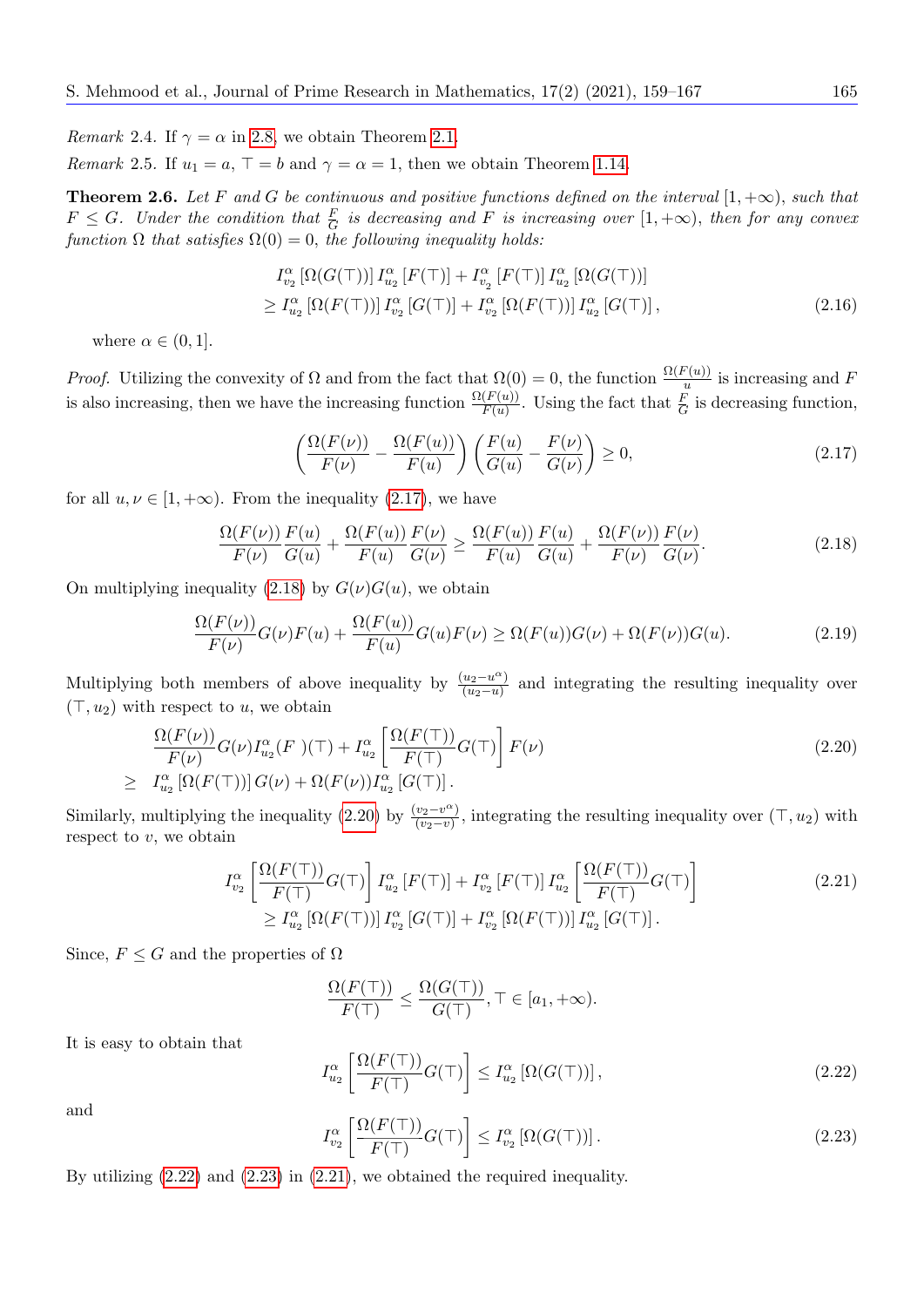Remark 2.7. If  $u_2 = v_2 = b$ ,  $\top = a$  and  $\alpha = 1$ , then we obtain Theorem [1.14.](#page-3-4)

 $\Box$ 

**Theorem 2.8.** Let F and G be continuous and positive functions defined on the interval  $[1, +\infty)$ , such that  $F \leq G$ . Under the condition that  $\frac{F}{G}$  is decreasing and F is increasing over  $[1, +\infty)$ , then for any convex function  $\Omega$  that satisfies  $\Omega(0) = 0$ , the following inequality holds:

$$
I_{v_1}^{\alpha} \left[ \Omega(G(\top)) \right] I_{u_2}^{\gamma} \left[ F(\top) \right] + I_{v_1}^{\alpha} \left[ F(\top) \right] I_{u_2}^{\gamma} \left[ \Omega(G(\top)) \right] \geq I_{u_2}^{\gamma} \left[ \Omega(F(\top)) \right] I_{v_1}^{\alpha} \left[ G(\top) \right] + I_{v_1}^{\alpha} \left[ \Omega(F(\top)) \right] I_{u_2}^{\gamma} \left[ G(\top) \right],
$$
\n(2.24)

where  $\alpha \in (0, 1]$ .

*Proof.* Utilizing the convexity of  $\Omega$  and from the fact that  $\Omega(0) = 0$ , the function  $\frac{\Omega(F(u))}{u}$  is increasing and F is also increasing, then we have the increasing function  $\frac{\Omega(F(u))}{F(u)}$ . Using the fact that  $\frac{F}{G}$  is decreasing function,

$$
\left(\frac{\Omega(F(\nu))}{F(\nu)} - \frac{\Omega(F(u))}{F(u)}\right) \left(\frac{F(u)}{G(u)} - \frac{F(\nu)}{G(\nu)}\right) \ge 0,
$$
\n(2.25)

for all  $u, \nu \in [1, +\infty)$ . From the inequality (2.[9\)](#page-5-0), we have

$$
\frac{\Omega(F(\nu))}{F(\nu)} \frac{F(u)}{G(u)} + \frac{\Omega(F(u))}{F(u)} \frac{F(\nu)}{G(\nu)} \ge \frac{\Omega(F(u))}{F(u)} \frac{F(u)}{G(u)} + \frac{\Omega(F(\nu))}{F(\nu)} \frac{F(\nu)}{G(\nu)}.
$$
\n(2.26)

On multiplying inequality (2.[10\)](#page-5-1) by  $G(\nu)G(u)$ , we obtain

$$
\frac{\Omega(F(\nu))}{F(\nu)}G(\nu)F(u) + \frac{\Omega(F(u))}{F(u)}G(u)F(\nu) \ge \Omega(F(u))G(\nu) + \Omega(F(\nu))G(u). \tag{2.27}
$$

Multiplying both sides of above inequality by  $\frac{(u_2 - u^{\gamma})}{(u_2 - u)}$ , and integrating the resulting inequality over  $(\top, u_2)$ with respect to  $u$ , we obtain

<span id="page-7-0"></span>
$$
\frac{\Omega(F(\nu))}{F(\nu)}G(\nu)I_{u_2}^{\gamma}[F(\top)] + I_{u_2}^{\gamma}\left[\frac{\Omega(F(\top))}{F(\top)}G(\top)\right]F(\nu)
$$
\n
$$
\geq I_{u_2}^{\gamma}[\Omega(F(\top))]G(\nu) + \Omega(F(\nu))I_{u_2}^{\gamma}[G(\top)].
$$
\n(2.28)

Similarly, multiplying the inequality [\(2.28\)](#page-7-0) by  $\frac{(v^{\alpha}-v_1)}{(v-v_1)}$ , integrating the resulting inequality over  $(\top, v_1)$  with respect to  $v$ , we obtain

$$
I_{v_1}^{\alpha} \left[ \frac{\Omega(F(\top))}{F(\top)} G(\top) \right] I_{u_2}^{\gamma} [F(\top)] + I_{v_1}^{\alpha} [F(\top)] I_{u_2}^{\gamma} \left[ \frac{\Omega(F(\top))}{F(\top)} G(\top) \right]
$$
  
\n
$$
\geq I_{u_2}^{\gamma} \left[ \Omega(F(\top)) \right] I_{v_1}^{\alpha} [G(\top)] + I_{v_1}^{\alpha} \left[ \Omega(F(\top)) \right] I_{u_2}^{\gamma} [G(\top)].
$$
\n(2.29)

Since,  $F \leq G$  and from the properties of  $\Omega$ , it is easy to obtain that

<span id="page-7-3"></span>
$$
\frac{\Omega(F(u))}{F(u)} \le \frac{\Omega(G(u))}{G(u)}, \ u \in [a_1, +\infty)
$$

If we multiply both sides with  $\frac{(u_2 - u^{\gamma})}{(u_2 - u)} G(u)$  and integrating the resulting inequality over  $(\top, u_2)$  w.r.t. u, we obtain

<span id="page-7-1"></span>
$$
I_{u_2}^{\gamma} \left[ \frac{\Omega(F(\top))}{F(\top)} G(\top) \right] \le I_{u_2}^{\gamma} \left[ \Omega(G(\top)) \right]. \tag{2.30}
$$

Similarly, we obtain

<span id="page-7-2"></span>
$$
I_{v_1}^{\alpha} \left[ \frac{\Omega(F(\top))}{F(\top)} G(\top) \right] \le I_{v_1}^{\alpha} \left[ \Omega(G(\top)) \right]. \tag{2.31}
$$

By utilizing (2.[30\)](#page-7-1) and (2.[31\)](#page-7-2) in (2.[29\)](#page-7-3), we obtained the required inequality.  $\Box$ 

*Remark* 2.9. If  $u_2 = v_2 = b$ ,  $\top = a$  and  $\alpha = \gamma = 1$ , then we obtain Theorem [1.14.](#page-3-4)